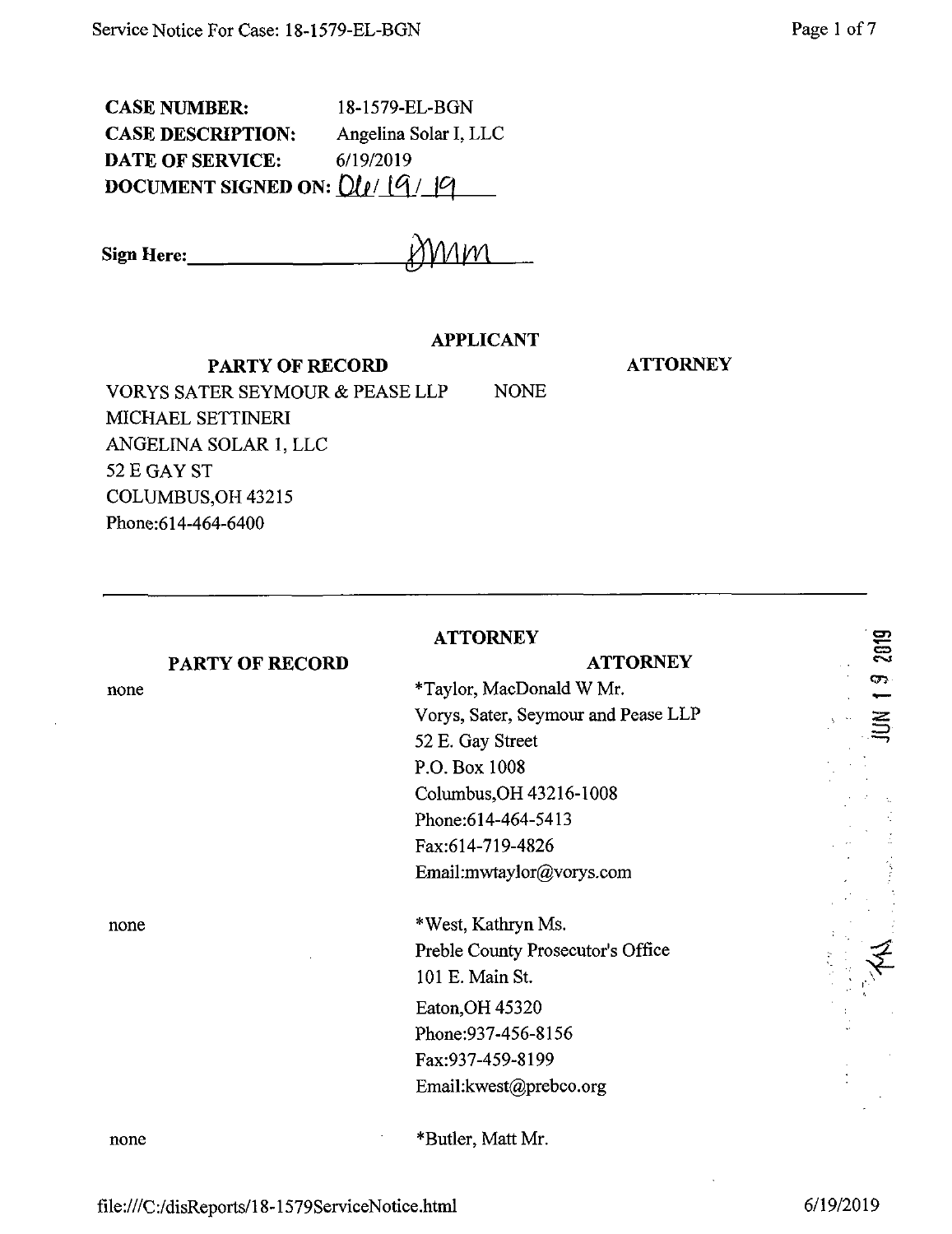|      | Public Utilities Commission of Ohio<br>180 e. Broad St. |
|------|---------------------------------------------------------|
|      | Columbus, OH 43215                                      |
|      | Phone: 614-644-7670                                     |
|      | Email:Matthew.Butler@puc.state.oh.us                    |
| none | *Orahood, Teresa                                        |
|      | Bricker & Eckler LLP                                    |
|      | 100 South Third Street                                  |
|      | Columbus, OH 43215-4291                                 |
|      | Phone: (614) 227-4821                                   |
|      | Fax:(614) 227-2390                                      |
|      | Email:torahood@bricker.com                              |
| none | *Conway, Andrew S Mr.                                   |
|      | Public Utilities Commission of Ohio                     |
|      | 180 East Broad Street                                   |
|      | Columbus, OH 43215                                      |
|      | Phone: (614) 466-5732                                   |
|      | Email:Andrew.Conway@puco.ohio.gov                       |
| none | *Troupe, Tanowa Ms.                                     |
|      | <b>PUCO</b>                                             |
|      | 180 E. Broad Street                                     |
|      | Columbus, OH 43215                                      |
|      | Phone: 614-644-9745                                     |
|      | Fax:ext 231                                             |
|      | Email:Tanowa.Troupe@puco.ohio.gov                       |
| none | *Scott, Tonnetta Ms.                                    |
|      | Ohio Attorney General                                   |
|      | 30 East Broad Street                                    |
|      | Columbus, OH 43215                                      |
|      | Phone: (614) 466-4395                                   |
|      | Fax:(614)466-4395                                       |
|      | Email:tonnetta.scott@ohioattorneygeneral.gov            |
| none | *Milam, Amy M                                           |
|      | Ohio Farm Bureau Federation                             |

 $\hat{\mathbf{r}}$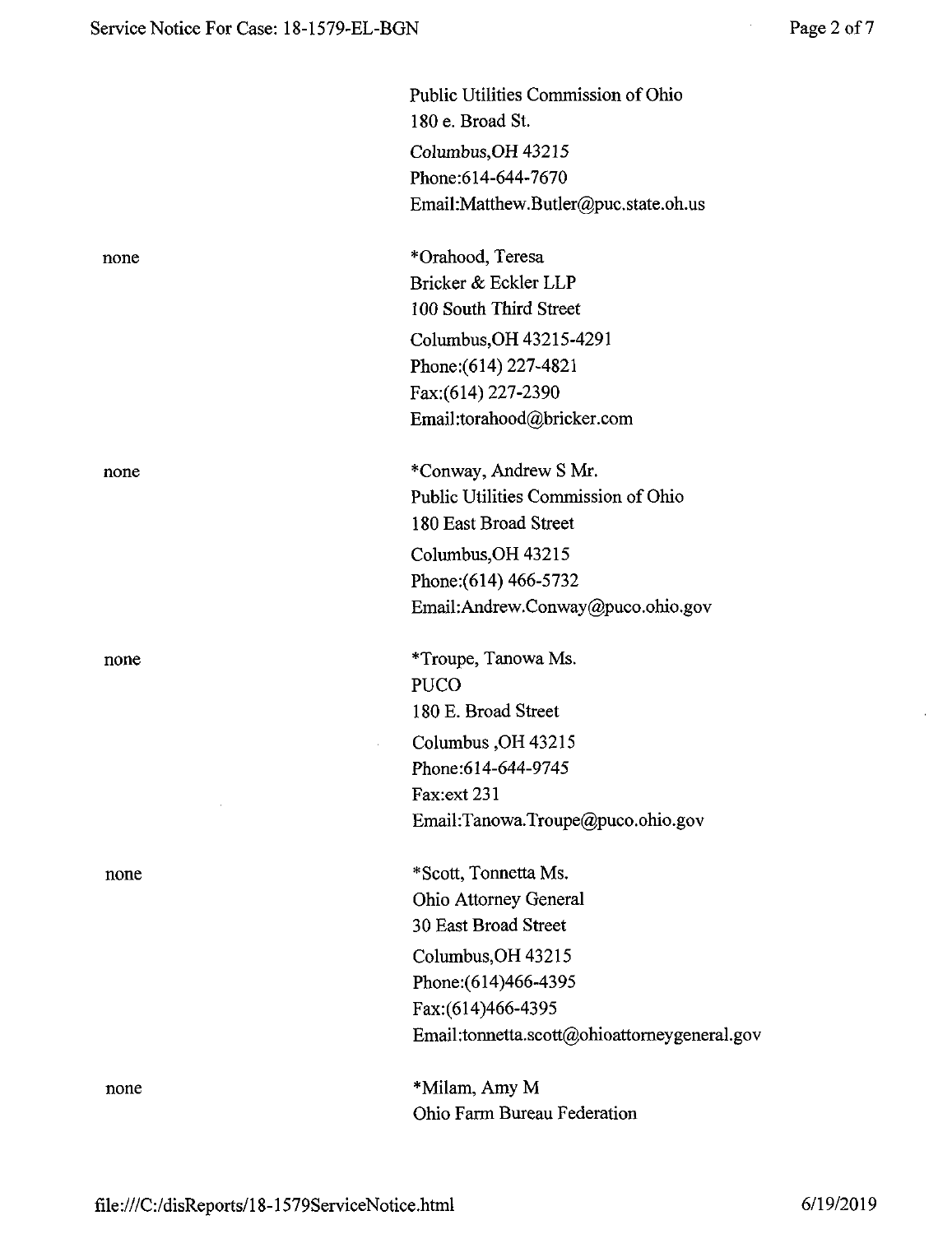|      | 280 N. High Street, P.O. Box 182383  |
|------|--------------------------------------|
|      | Columbus, OH 43218-2383              |
|      | Phone: (614) 246-8256                |
|      | Fax: (614) 246-8656                  |
|      | Email:amilam@ofbf.org                |
| none | *Spencer, Ken Mr.                    |
|      | Armstrong & Okey, Inc.               |
|      | 222 East Town Street, 2nd Floor      |
|      | Columbus, OH 43215                   |
|      | Phone:614-224-9481                   |
|      | Fax:614-224-5724                     |
|      | Email:kspencer@aando.com             |
| none | *Chilcote, Heather A                 |
|      | Public Utilities Commission of Ohio  |
|      | 180 East Broad Street                |
|      | Columbus                             |
|      | Ohio, OH 43215                       |
|      | Phone: (614) 466-0407                |
|      | Email:heather.chilcote@puco.ohio.gov |
| none | *Van Kley, Jack A Mr.                |
|      | Van Kley & Walker, LLC               |
|      | 132 Northwoods Blvd., Suite C-1      |
|      | Columbus, OH 43235                   |
|      | Phone: 614-431-8900                  |
|      | Fax:614-431-8905                     |
|      | Email:jvankley@vankleywalker.com     |
| none | *Staff, Docketing                    |
|      | Docketing                            |
|      | 180 East Broad Street                |
|      | 11th Floor                           |
|      | Columbus, OH 43215                   |
|      | Phone: 614-466-4095                  |
|      | Fax:614-466-0313                     |
|      | Email:docketing@puco.ohio.gov        |
| none | *Elliott, Courtney L Ms.             |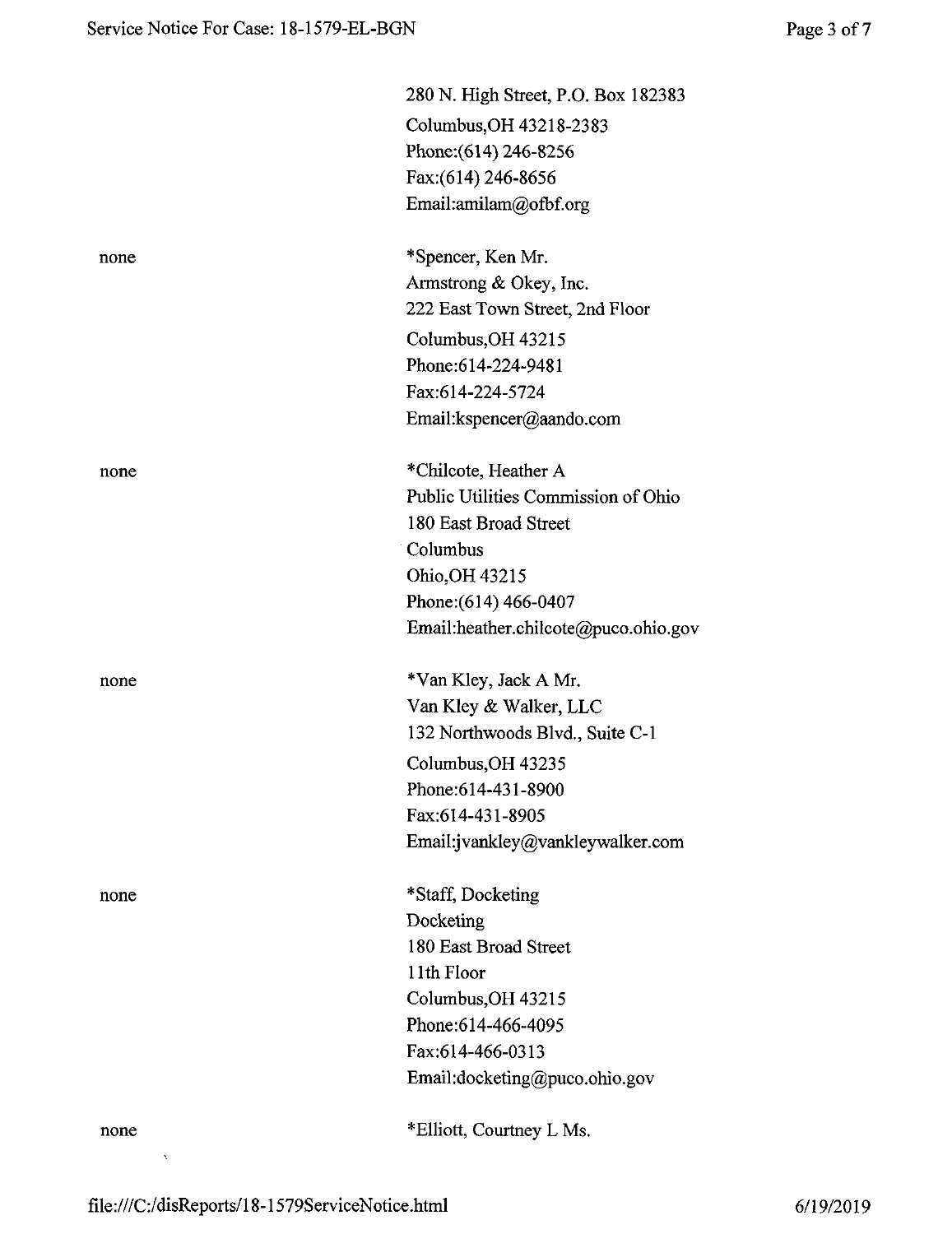|      | Mike Mobley Reporting, A Veritext Company<br>334 South Main Street |
|------|--------------------------------------------------------------------|
|      | Dayton, OH 45402                                                   |
|      | Phone: (937) 222-2259                                              |
|      | Email:courtney@mobleyreporting.com                                 |
| none | *Settineri, Michael J. Mr.                                         |
|      | Vorys, Sater, Seymour and Pease LLP                                |
|      | 52 East Gay Street                                                 |
|      | Columbus, OH 43215                                                 |
|      | Phone: 614-464-5462                                                |
|      | Fax:614-719-5146                                                   |
|      | Email:mjsettineri@vorys.com                                        |
| none | *Yip, Yvette L Ms.                                                 |
|      | Ohio Attorney General's Office - Public Utilities                  |
|      | 30 East Broad Street, 16th Floor                                   |
|      | Columbus, OH 43215                                                 |
|      | Phone: 614-466-4397                                                |
|      | Fax:866-431-4694                                                   |
|      | Email: yvette.yip@ohioattorneygeneral.gov                          |
| none | *Boggs, Thaddeus M Mr.                                             |
|      | Frost Brown Todd LLC                                               |
|      | 10 W Broad Street                                                  |
|      | Suite 2300                                                         |
|      | Columbus, OH 43215                                                 |
|      | Phone: (614) 559-7293                                              |
|      | Email:tboggs@fbtlaw.com                                            |

# **INTERVENOR**

# **PARTY OF RECORD**

### **ATTORNEY**

BLACK, ROBERT NONE 6587 FAIRHAVEN ROAD COLLEGE CORNER,OH 45003-9249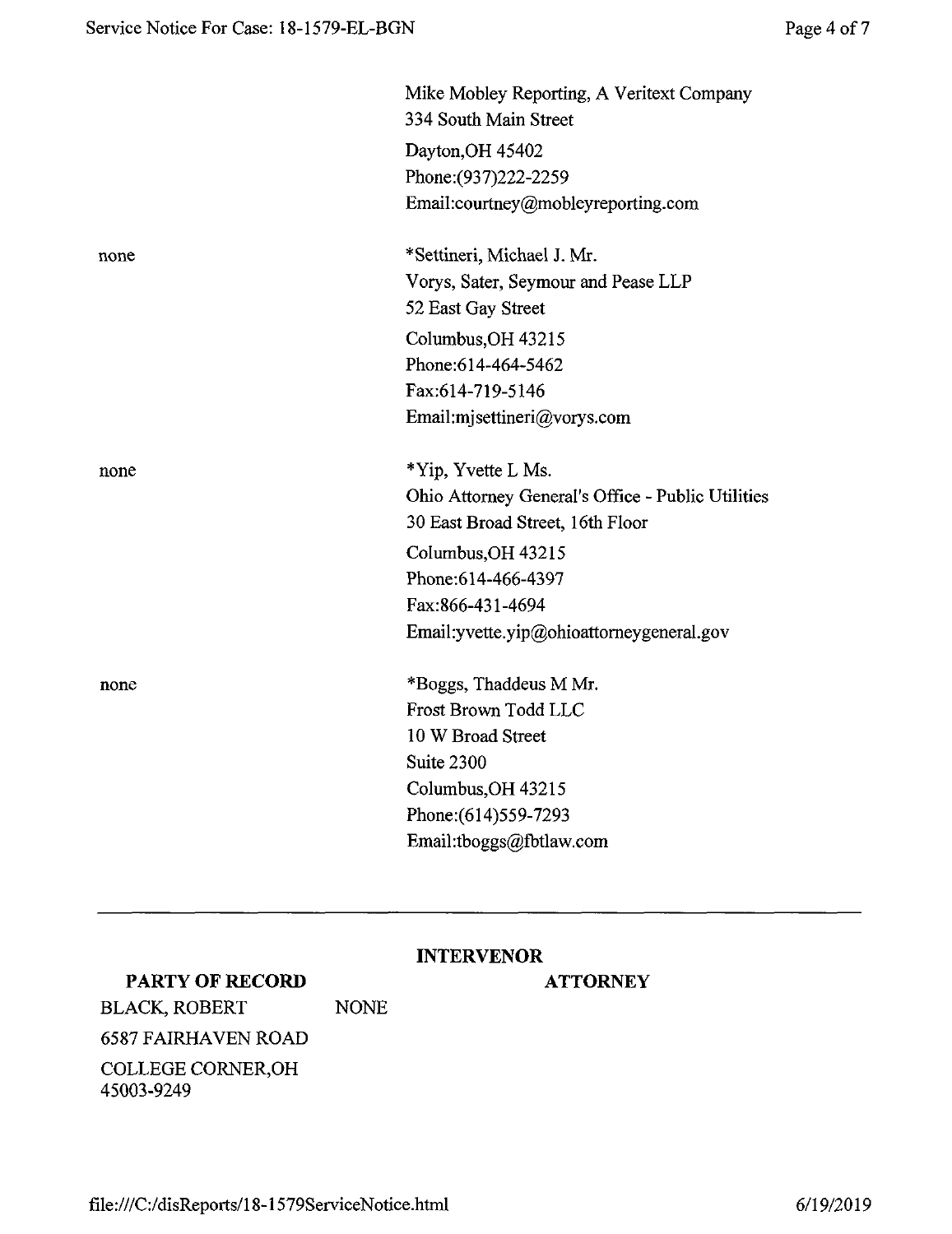BOARD OF TRUSTEES FOR ISRAEL TOWNSHIP NONE

10893 SR 177

COLLEGE CORNER,OH 45003 Phone:513-796-3202

BOARD OF TRUSTEES OF DIXON TOWNSHIP **NONE** 

7170 CALIFORNIA SCHOOL ROAD XXXXXXXX RETURN MAIL-NO MAIL RECEPTACLE XXXXXXXX EATON,OH 45320 Phone:937-456-3680

BOARD OF TRUSTEES OF DIXON TOWNSHIP PREBLE COUNTY OHIO NONE

730 DOVE RD

EATON,OH 45320 Phone:(937) 533-7009

CAMPBELL BRANDLY FARMS LLC MARJA BRANDLY 2274 VIENNA PARKWAY NONE

DAYTON,OH 45459

CONCERNED CITIZENS OF PREBLE COUNTY LLC NONE (CCPC) 1731 W CONSOLIDATED ROAD

EATON,OH 45320

EATON COMMUNITY SCHOOL DISTRICT THADDEUS BOGGS **NONE**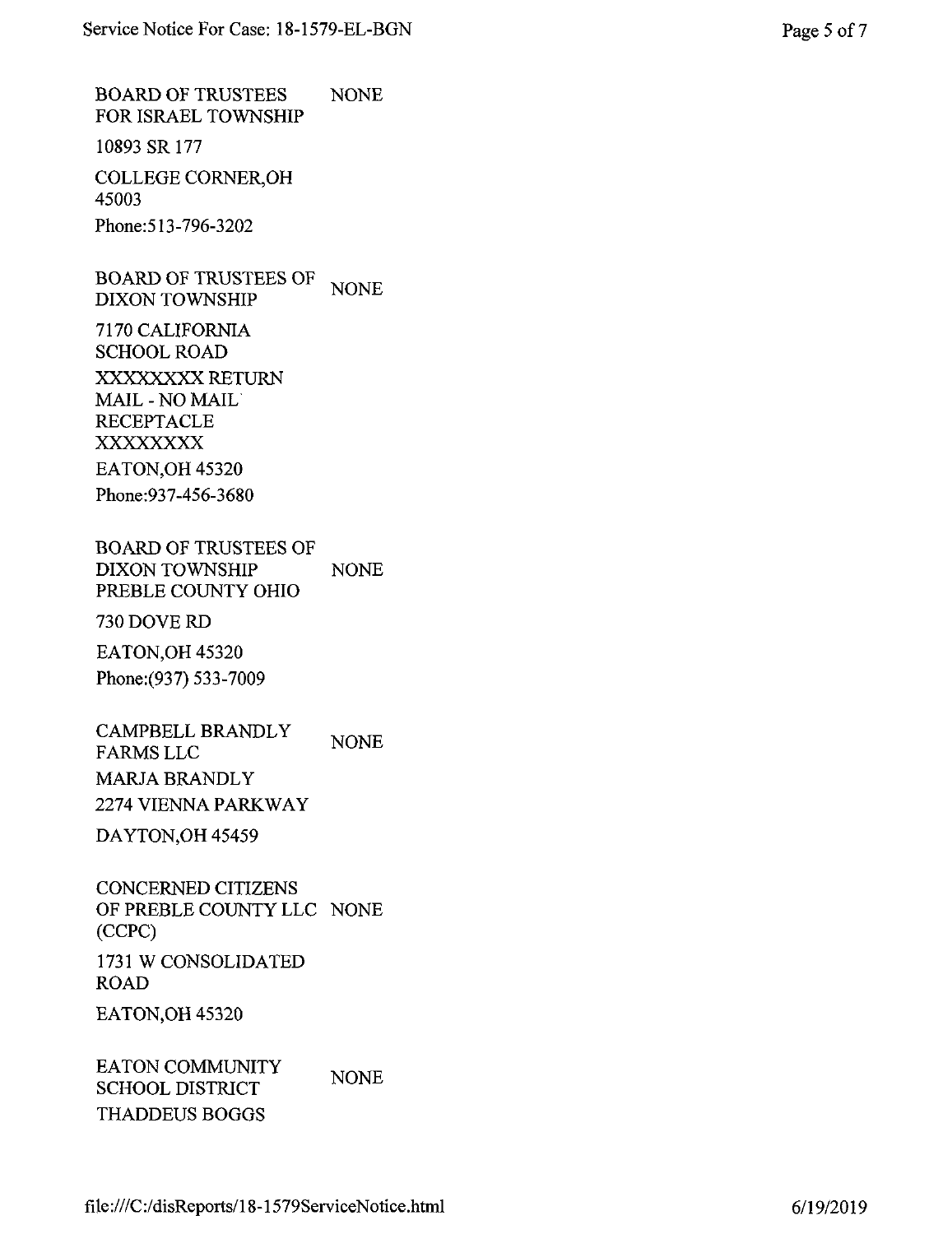FROST BROWN TODD LLC 9277 CENTRE POINTE DR, STE 300 WEST CHESTER,OH 45069- 4866 Phone:513-870-8226

JACKSON, KEVIN AND TINA 5239 E GREENWOOD CHURCH ROAD NONE

LIBERTY ,IN 47353

MICHAEL IRWIN NONE

2274 VIENNA PKWY

DAYTON,OH 45459

OHIO FARM BUREAU FEDERATION CHAD A. ENDSLEY 280 N. HIGH STREET, PO BOX 182383 COLUMBUS ,OH 43218- NONE

2383 Phone:614-245-8258

PREBLE COUNTY COMMISSIONERS DYLAN F BORCHERS BRICKER & ECKLER LLP 100 SOUTH THIRD STREET COLUMBUS,OH 43215- 4291 Phone:6142272300 Email:dborchers@bricker.com NONE

PREBLE COUNTY ENGINEER RKYLE CROSS 1000 PREBLE DRIVE EATON,OH 45320 NONE